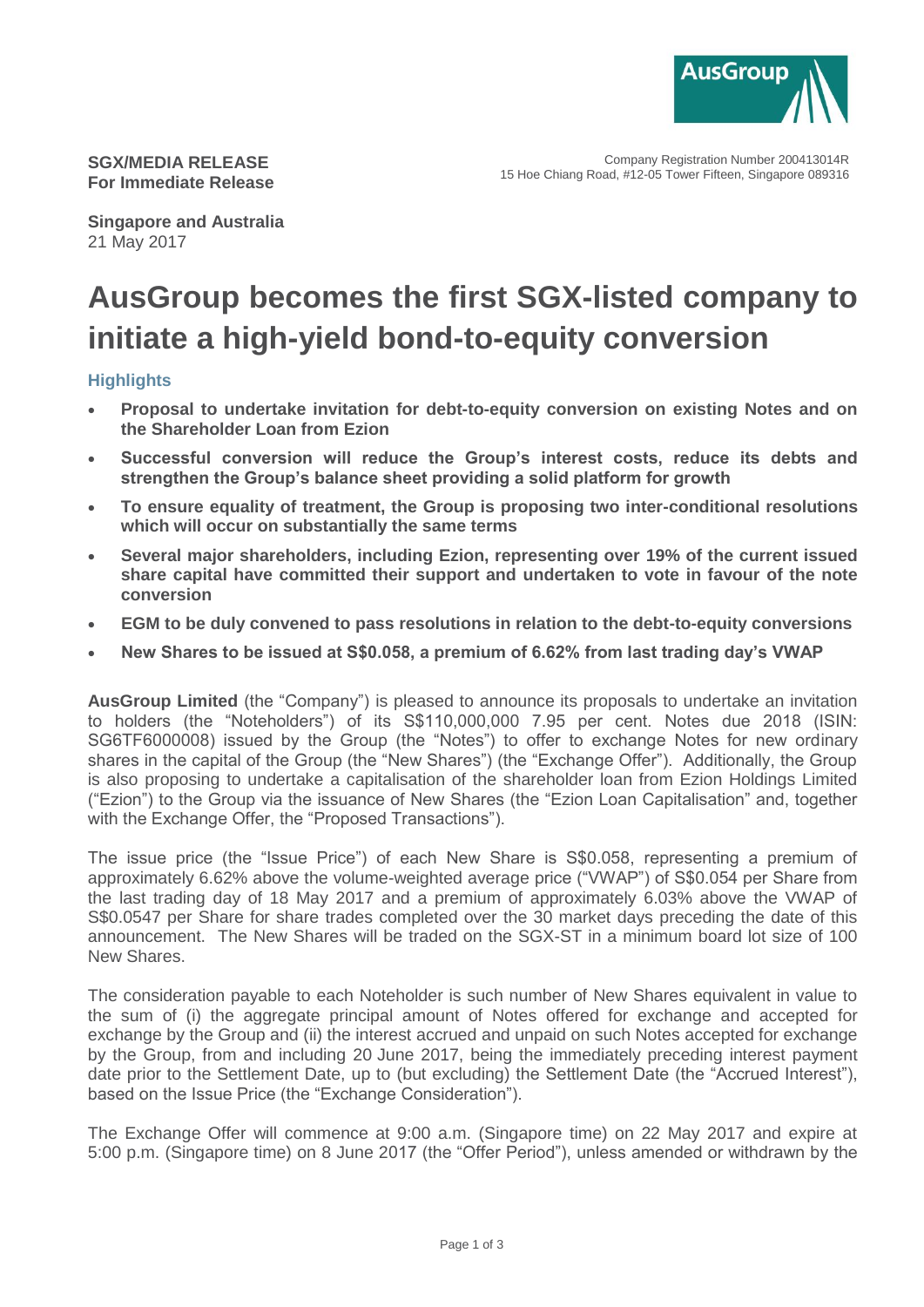

### **SGX/MEDIA RELEASE For Immediate Release**

Company Registration Number 200413014R 15 Hoe Chiang Road, #12-05 Tower Fifteen, Singapore 089316

Group in accordance with the terms of the Exchange Offer. The Settlement Date of the Exchange Offer is expected to be 30 June 2017.

The Group intends to seek the approval of its shareholders at an extraordinary general meeting ("EGM") of the Group to be convened for the issue of New Shares to Ezion under the Ezion Loan Capitalisation ("Resolution 1") and the issue of New Shares to Noteholders under the Exchange Offer ("Resolution 2"). The Group proposes that Resolution 1 and Resolution 2 to be inter-conditional, meaning that if Resolution 1 is not approved, Resolution 2 will not be passed, and *vice versa*.

Mr. Stuart Maxwell Kenny, the Chairman of the Group who owns 8,908,896 Shares representing 1.20% of the Group's issued share capital, and Barry Alfred Carson and Jennifer Margaret Carson, who together own of 20,651,518 Shares representing 2.79% of the Group's issued share capital, have undertaken to vote in favour of both resolutions. Additionally, Ezion who owns 132,055,541 Shares representing 17.83% of the Company's issued share capital has undertaken to vote in favour of Resolution 2, abstaining from voting on Resolution 1 due to it being an interested person of the Group.

Managing Director Eng Chiaw Koon said, "With the Group's key clients transitioning into operations (particularly LNG processing), where maintenance expenses dominate budgets, the Group has continued to restructure its business accordingly. This has delivered positive results through the Group's core projects in the Northern Territory and Western Australia oil & gas sector, especially provision of services to LNG projects. In particular, the Q3 FY2017 net profit of AU\$3.3 million represents a significant improvement from the loss of AU\$24.2 million from same period of the preceding year.

Additionally, with the approval to operate a marine supply base at Port Melville for the shipment of equipment and supplies for projects, the Group can develop its operations at Port Melville beyond the historical woodchip export activity.

We wish to continue building on the Group's positive momentum and it was encouraging to receive a vote of confidence from our major shareholders on the debt to equity conversion proposal. The support from our Chairman in his capacity as a shareholder, along with our largest shareholder, Ezion, provides the impetus for us to execute our long-term growth strategy.

The proposed debt-to-equity conversion will help the Group to attain a healthier balance sheet by reducing debt and increasing paid-up capital, reducing interest costs and improving the Group's overall ability to raise funds from financial markets. This will translate into an enhanced ability to win new contracts from potential customers due to the improved perception and confidence among the Group's customers, suppliers, employees and other stakeholders."

*This press release does not constitute an invitation to participate in the Proposed Transactions. No offer or invitation to issue or redeem any securities is being made pursuant to this press release. This press release must be read in conjunction with the announcement dated 21 May 2017, the Exchange Offer Memorandum and the Circular. This press release does not constitute or form part of, and should not be construed as, an offer for sale or subscription of, or a solicitation of any offer to buy or subscribe for, any securities of the Group or any other entity.*